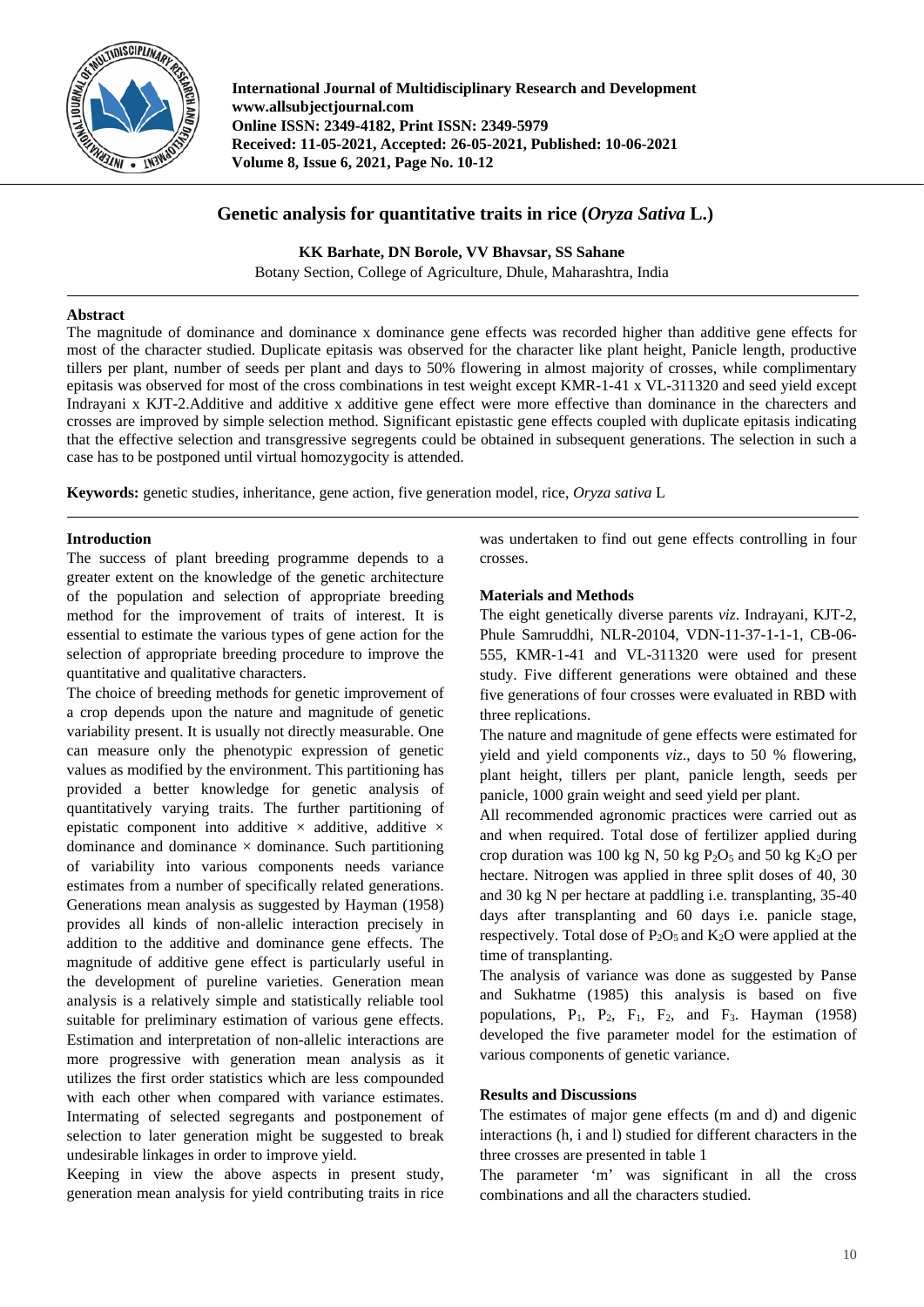|                |                                 |  |                             |  | <b>Generation mean</b>         |                      |           |           |             |              | Gene          |
|----------------|---------------------------------|--|-----------------------------|--|--------------------------------|----------------------|-----------|-----------|-------------|--------------|---------------|
| Sr. No.        | <b>Characters</b>               |  | <b>Crosses</b>              |  | $\mathbf m$                    |                      | d         | h         | I           | ı            | <b>Action</b> |
| $\mathbf{1}$   | Days to 50% flowering           |  | Indrayani X KJT-2           |  | $102.67**$                     |                      | $-4.00**$ | $-2.67**$ | $7.66**$    | $-16.00**$   | Complimentary |
|                |                                 |  | Phule Samruddhi X NLR-20104 |  | $100.33**$                     |                      | $-2.67$   | 0.22      | 4.89**      | $-25.78**$   | Duplicate     |
|                |                                 |  | VDN-11-37-1-1-1 X CB-06-555 |  | 98.67**                        |                      | $-2.50$   | 0.00      | $4.83**$    | $-26.67**$   | Duplicate     |
|                |                                 |  | KMR-1-41 X VL-311320        |  | $100.67**$                     |                      | $-2.67$   | 0.67      | $6.00**$    | $-24.00**$   | Duplicate     |
|                |                                 |  |                             |  |                                |                      |           |           |             |              |               |
| 2              | Plant height                    |  | Indrayani X KJT-2           |  | 92.42**                        |                      | 1.03      | 0.12      | 0.36        | $-3.51**$    | Duplicate     |
|                |                                 |  | Phule Samruddhi X NLR-20104 |  | 96.17**                        |                      | $-1.86$   | $1.00**$  | $-0.13$     | $-4.00**$    | Duplicate     |
|                |                                 |  | VDN-11-37-1-1-1 X CB-06-555 |  | 101.68*                        |                      | $-0.53$   | 10.97     | $10.43**$   | $-37.47**$   | Duplicate     |
|                |                                 |  | KMR-1-41 X VL-311320        |  | 99.87**                        |                      | $-1.00$   | $5.51**$  | $3.91**$    | $-40.36**$   | Duplicate     |
|                |                                 |  |                             |  |                                |                      |           |           |             |              |               |
| 3              | Productive Tillers per<br>plant |  | Indrayani X KJT-2           |  | $16.92**$                      |                      | 1.07      | $3.48**$  | 1.94        | $-5.56$      | Duplicate     |
|                |                                 |  | Phule Samruddhi X NLR-20104 |  |                                | $16.22**$<br>$2.30*$ |           | $2.92*$   | $-0.44$     | 0.76         | Duplicate     |
|                |                                 |  | VDN-11-37-1-1-1 X CB-06-555 |  | $17.70**$                      |                      | $2.50*$   | $7.53**$  | $3.76**$    | $-11.46**$   | Duplicate     |
|                |                                 |  | KMR-1-41 X VL-311320        |  | $16.46**$                      |                      | $2.30*$   | $7.02**$  | $5.52**$    | $-18.84**$   | Duplicate     |
|                |                                 |  |                             |  |                                |                      |           |           |             |              |               |
| $\overline{4}$ | Panicle length                  |  | Indrayani X KJT-2           |  | $20.60**$                      |                      | 0.33      | 1.47      | $2.13*$     | $-6.40**$    | Duplicate     |
|                |                                 |  | Phule Samruddhi X NLR-20104 |  |                                | $19.73**$<br>0.33    |           | $-1.96$   | $-2.48*$    | $10.31**$    | Duplicate     |
|                |                                 |  | VDN-11-37-1-1-1 X CB-06-555 |  | $20.00**$                      |                      | 0.33      | $7.07**$  | $7.13**$    | $-11.20**$   | Duplicate     |
|                |                                 |  | KMR-1-41 X VL-311320        |  |                                | 19.20**<br>$-0.10$   |           | $6.88**$  | $6.52**$    | $-15.11**$   | Duplicate     |
|                |                                 |  |                             |  |                                |                      |           |           |             |              |               |
| Sr. No.        | <b>Characters</b>               |  | <b>Crosses</b>              |  | <b>Generation</b> mean<br>Gene |                      |           |           |             |              |               |
|                |                                 |  |                             |  | m                              |                      | d         | h         | $\mathbf i$ | $\mathbf{I}$ | <b>Action</b> |
|                |                                 |  |                             |  |                                |                      |           |           |             |              |               |
| 5              | Seeds per panicle               |  | Indrayani X KJT-2           |  | 167.33**                       |                      | $-0.11$   | $14.14**$ | $13.70**$   | $-42.96**$   | Duplicate     |
|                |                                 |  | Phule Samruddhi X NLR-20104 |  | 162.89**                       |                      | $6.22**$  | $31.04**$ | 26.93**     | $-10.96**$   | Duplicate     |
|                |                                 |  | VDN-11-37-1-1-1 X CB-06-555 |  | 181.33**                       |                      | $4.66**$  | $12.52**$ | $7.63**$    | $-54.82**$   | Duplicate     |
|                |                                 |  | KMR-1-41 X VL-311320        |  | 160.44**                       |                      | 5.83**    | 0.52      | $-0.76$     | 18.07**      | Duplicate     |
|                |                                 |  |                             |  |                                |                      |           |           |             |              |               |
| 6              | 1000 grains weight              |  | Indrayani X KJT-2           |  | 22.46**                        |                      | $-0.80$   | 1.11      | $-1.46$     | 8.19**       | Complimentary |
|                |                                 |  | Phule Samruddhi X NLR-20104 |  | 22.30**                        |                      | 1.17      | 0.93      | $-2.17*$    | $9.60**$     | Complimentary |
|                |                                 |  | VDN-11-37-1-1-1 X CB-06-555 |  | $20.60**$                      |                      | 1.89      | $8.22**$  | $5.14**$    | $3.56**$     | Complimentary |
|                |                                 |  | KMR-1-41 X VL-311320        |  | $19.70**$                      |                      | $2.07*$   | 5.31**    | $4.41**$    | $-4.36**$    | Duplicate     |
|                |                                 |  |                             |  |                                |                      |           |           |             |              |               |
| 7              | Seed yield per plant            |  | Indrayani X KJT-2           |  | 68.86**                        |                      | $7.60**$  | $-5.29**$ | $-26.02**$  | 75.91**      | Duplicate     |
|                |                                 |  | Phule Samruddhi X NLR-20104 |  | 69.92**                        |                      | $11.63**$ | $15.25**$ | $-8.17**$   | 32.48**      | Complimentary |

**Table 1:** Gene action for different characters in Rice.

#### **Days to 50% flowering**

As regards the gene effects, all the gene actions m,i, and l were statistically significant indicating presence of all gene actions except for d and h in the cross Phule Samruddhi x NLR-20104, VDN-11-37-1-1-1 X CB-06-555, KMR-1-41 X VL-311320. Dominant gene effect (d) was predominant in all the crosses. Duplicate type of epistasis was also involved in the inheritance of this character in all the crosses except in cross Indrayani x KJT-2.

### **Plant height**

Additive (d), dominance (h) and epistatic gene effects (m, i and l) were significant in all four crosses. The magnitude of additive gene effect (d) was higher than dominance gene effect in the cross Indrayani x KJT -2whilethe magnitude dominance gene effect (h) was higher than additive gene effect in the crosses such as Phule Samruddhi x NLR-20104, VDN-11-37-1-1-1 x CB-06-555 and KMR-1-41 X VL-311320, all the crosses indicating the character was controlled by dominance gene action. All the crosses showed duplicate gene action.

#### **Tillers per plant**

Additive (d), dominance (h) and epistatic gene effects (m, i and l) were significant in all four crosses. Dominance (h) gene effect was governed predominantly this trait in all the four combinations. The duplicate type of interaction was observed in all the crosses except Phule Samruddhi x NLR-20104.

#### **Panicle length**

VDN-11-37-1-1-1 X CB-06-555 75.90\*\* 16.53\*\* 2.82\* -12.17\*\* 8.09\*\* Complimentary KMR-1-41 X VL-311320 71.88\*\* 11.53\*\* 1.14 -14.06\*\* 13.9\*\* Complimentary

> Predominance of dominance (h) gene effects was found in all the crosses. Dominance (h) gene effects were important for inheritance of panicle length in all the crosses. Duplicate type of epitasis was found in the all crosses.

### **Seeds per panicle**

Seeds per panicle were governed predominantly by dominance gene effects exceptKMR-1-41 X VL-311320. Additive (d), dominance (h) and all epistatic gene actions (m, i and l) were significant in all three crosses. The duplicate type of epistasis was observed in all crosses except complementary type of interaction was found in the cross KMR-1-41 X VL-311320.

## **1000 grains weight**

Additive gene effect (d) was predominant in the cross Phule Samruddhi x NLR-20104. Predominance of dominance (h) gene effects was found in all crosses except Phule